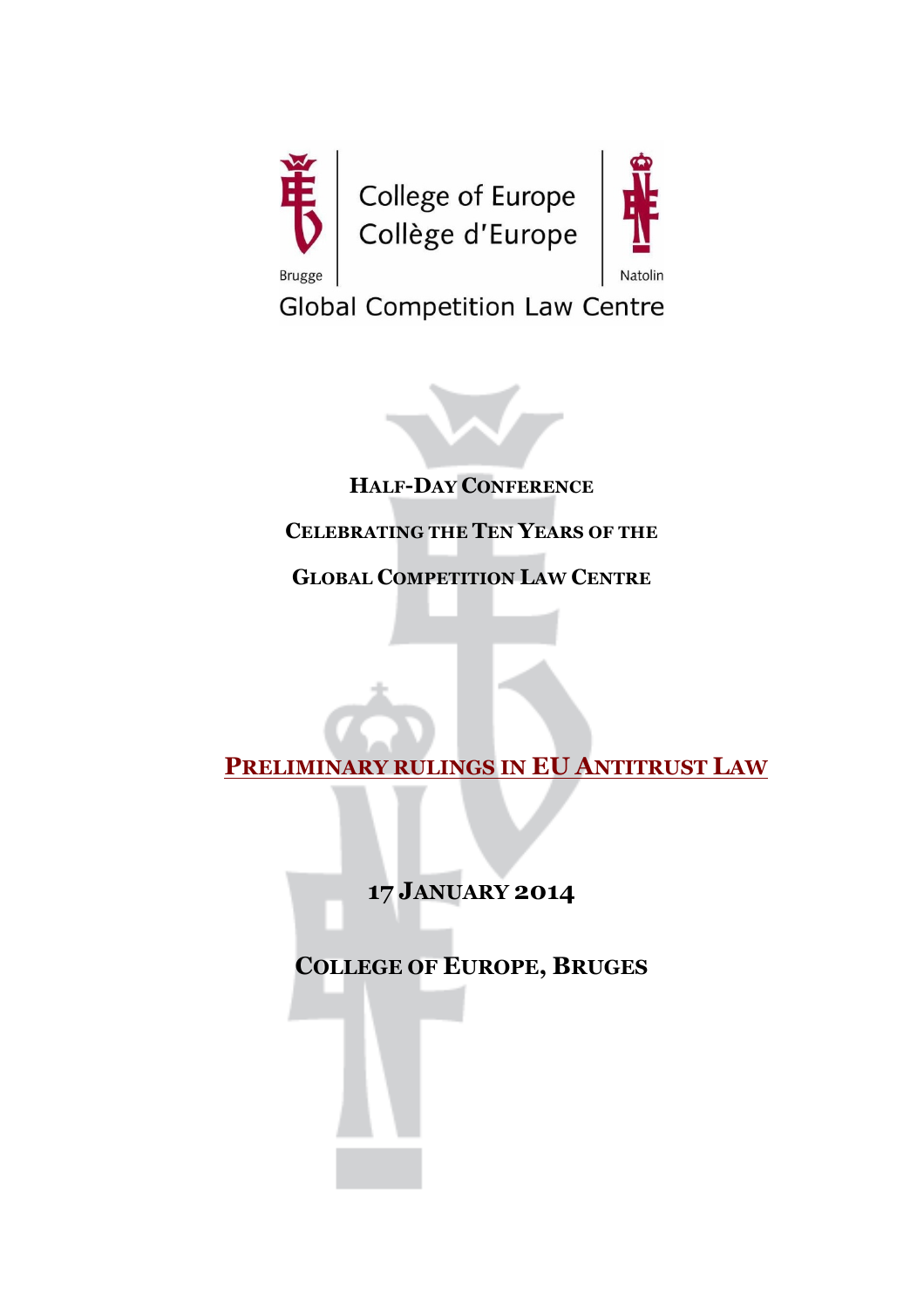# **AGENDA**



- **13.30-14.00: Registration and Welcome Coffee**
- **14.00-14.10: Welcome Words, Presentation of the Conference**

**Jacques Bourgeois, Professor, College of Europe; WilmerHale**

- **14.10-14.30: Keynote Speech by Vice-President Joaquin Almunia, introduced by Professor Paul Demaret, Former Rector of the College of Europe**
- **14.30-14.50: INTRODUCTORY SESSION – SETTING THE SCENE**

**Quantitative and Qualitative Overview of Preliminary Rulings since the Entry into force of Regulation 1/2003**

**Barry J. Rodger, Professor, University of Strathclyde**

**14.50-15.50: SESSION 1 – PRELIMINARY RULINGS IN EU COMPETITION LAW: SUBSTANTIVE ISSUES**

**Roundtable Discussion**

**Main Speaker: Allan Rosas, Judge at the Court of Justice of the European Union**

**Comments by:**

**Sir Francis Jacobs, Former Advocate General at the Court of Justice of the European Union; Professor, King's College London Damien Geradin, Covington & Burling; Professor, George Mason University Eric Gippini-Fournier, Legal Service, European Commission**

**Q&A Session**

**15.50-16.10: Coffee break**